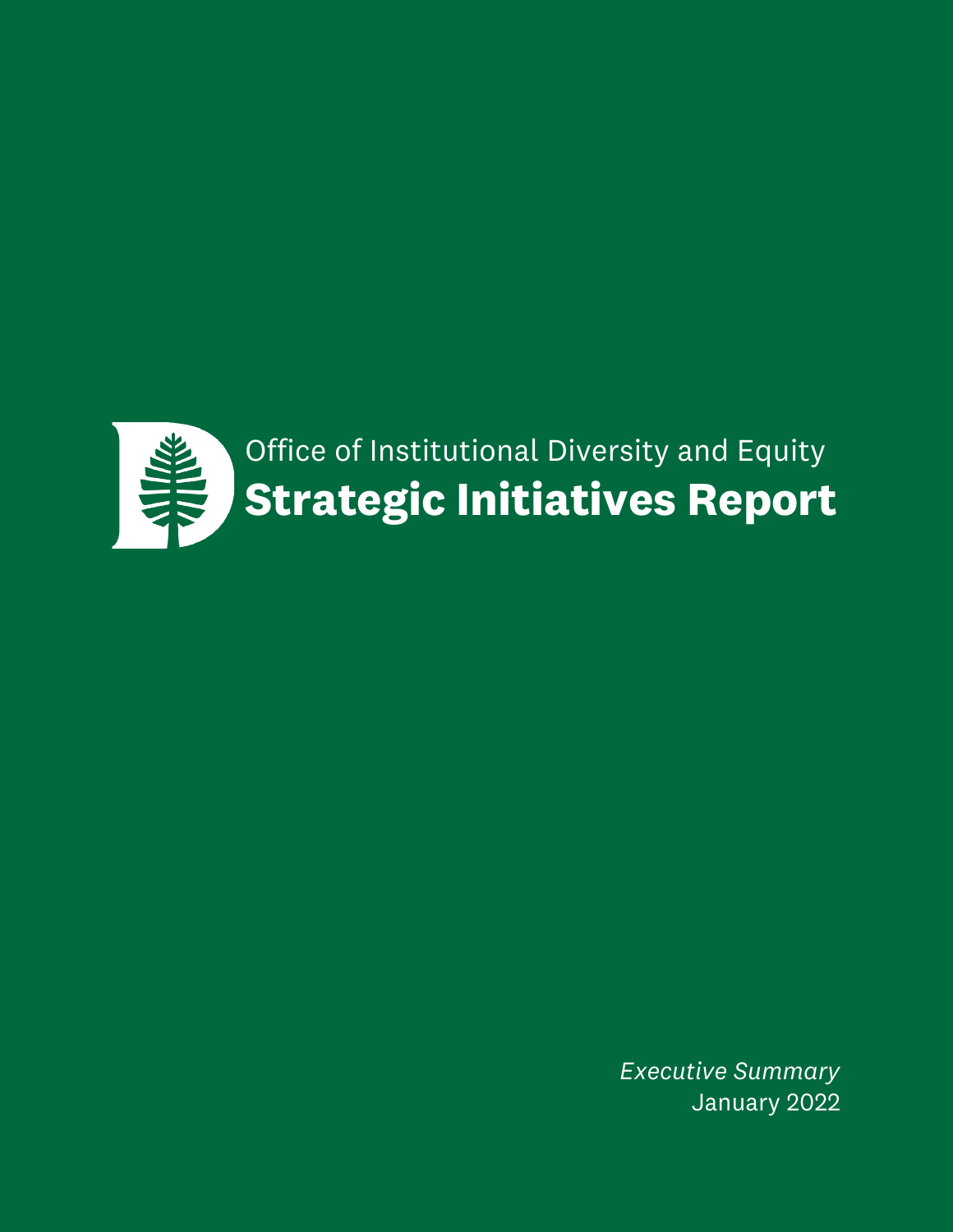#### **Introduction**

In 2020, Dartmouth College leadership made the decision to expand the Office of Institutional Diversity and Equity (IDE). As a part of that expansion, the senior vice president and senior diversity officer role was established and charged with strengthening existing diversity and inclusion initiatives on campus to infuse a greater sense of accountability and sustainability across the institution. Dr. Shontay Delalue assumed the inaugural role in July 2021 and immediately—with her team—began reviewing and assessing Dartmouth's stated goals related to climate, culture, and diversity. IDE committed to issuing a 6-month status report on the initial findings.

The purpose of this report is to summarize Dartmouth College's progress toward the goals detailed in each of the three following major initiatives that have been launched since 2015: Moving Dartmouth Forward (MDF)<sup>1</sup>, Inclusive Excellence (IE)<sup>2</sup>, and the Campus Climate and Culture Initiative (C3I)<sup>3</sup>. These initiatives were launched with an overall goal of supporting diversity, equity, and inclusion (DEI) and enhancing the climate and culture of the campus. The goal of this report is to provide a broad overview of the status of the three initiatives described herein.

While the three initiatives are distinct, there are some intentional areas of overlap. The launch of these initiatives represents a multi-pronged and increasingly progressive approach to addressing campus climate and culture concerns. MDF placed its emphasis primarily on the undergraduate experience, while IE implemented actions to improve experiences for faculty and staff. C3I built on both initiatives and addressed issues of sexual harassment and gender-based violence. This report serves as a first combined review of these efforts and as a path forward to address diversity and inclusion, as well as campus climate and culture, in a more cohesive way. The report is also intended to provide a foundational framing for the development of a new, unified institutional strategic plan for diversity and inclusion at Dartmouth.

## **Overview of Strategic Initiatives**

#### Moving Dartmouth Forward

Moving Dartmouth Forward (MDF) was launched in January 2015 and included 21 action steps that fell under five focus areas: (1) transform residential life; (2) promote a safer and healthier campus; (3) clarify and strengthen expectations for acceptable student conduct; (4) strengthen academic rigor, and (5) be accountable. IDE reviewed the progress of each stated action in Moving Dartmouth Forward. Overall, 95% (20 out of 21) of the actions from this initiative were either completed (16) or remain in progress (4); one action was not implemented.

IDE recommends that this plan—in its current iteration—be sunset, and that the actions in progress be incorporated into the ongoing work of the Division of Student Affairs. Future oversight for this work, including data-driven reviews of the campus ban on hard-alcohol, should be overseen by the Dean of the College. We recommend that an annual report be generated by the Division of Student Affairs that outlines actions that have been institutionalized, progress in those areas, and plans for sustaining the work including metrics for evaluation and accountability.

<sup>1</sup> https://forward.dartmouth.edu/

<sup>2</sup> https://inclusive.dartmouth.edu/

<sup>3</sup> https://sites.dartmouth.edu/c3i/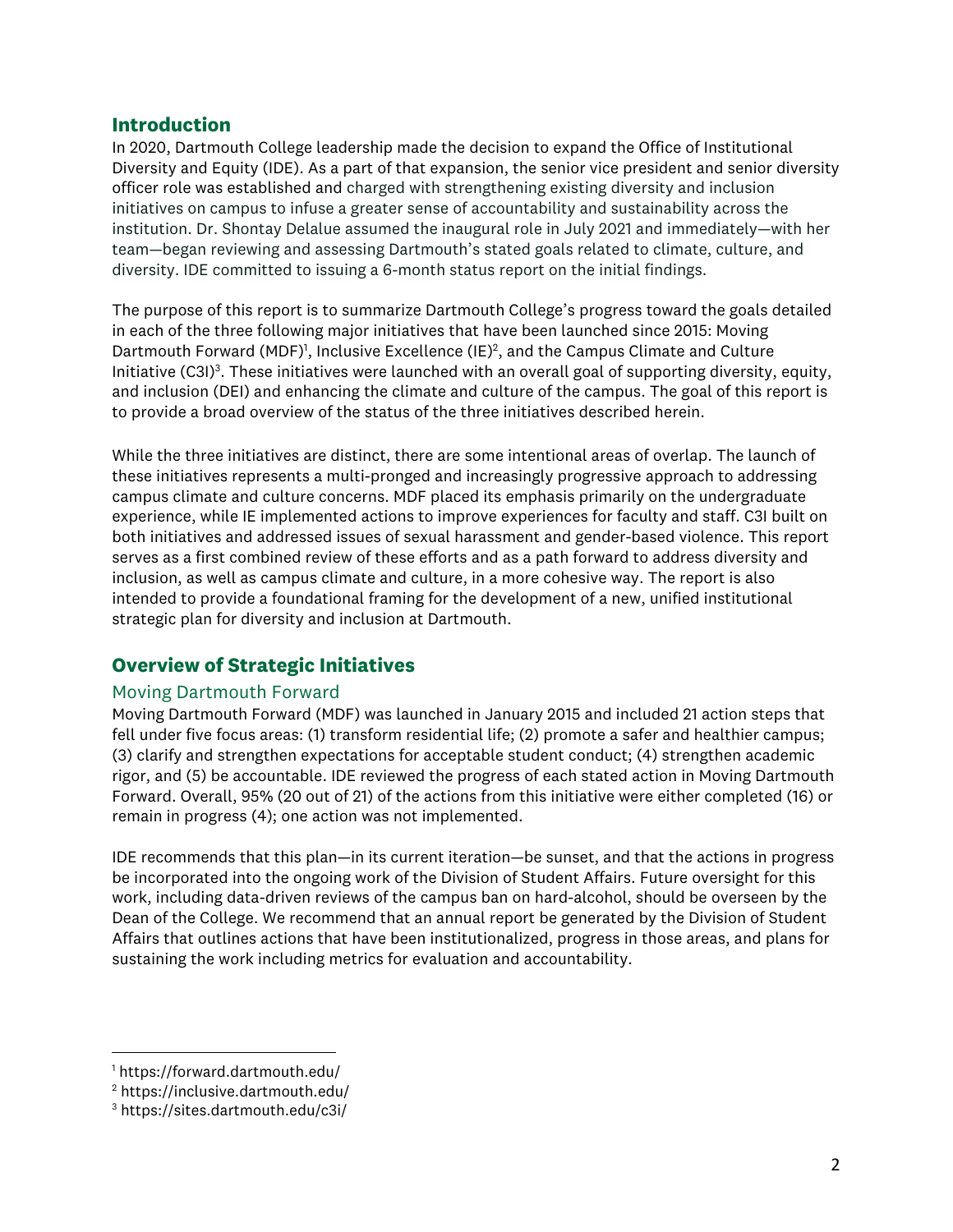#### Inclusive Excellence

The Action Plan for Inclusive Excellence (IE)<sup>4</sup> was released in May 2016, to build on Moving Dartmouth Forward, with an expanded focus on diversity and inclusivity among staff and faculty, as well as students. Each action step was intended to address one of six focus areas: (1) increase faculty recruitment and retention; (2) increase staff recruitment and retention; (3) build a more inclusive community; (4) increase transparency; (5) confront and learn from the past; and (6) be accountable. IDE reviewed the progress of each stated action in Inclusive Excellence. Overall, 76% (28 out of 37) of the actions from this plan were completed and 24% (9 out of 37) of the actions remain in progress on campus.

IDE recommends that this plan in its current form be sunset, and the actions in progress be further reviewed and, where appropriate, expanded to new actions that would be incorporated into a comprehensive strategic DEI plan with measurable goals and a clear accountability matrix.

## Campus Climate and Culture Initiative

The Campus Climate and Culture Initiative (C3I)5 was launched in January 2019 as the third strategic pillar for the College related to diversity, equity, and inclusion. The actions detailed in this plan were heavily informed by the recommendations in the *Sexual Harassment of Women: Climate, Culture, and Consequences in Academic Sciences, Engineering, and Medicine* report from the National Academies of Science, Engineering and Medicine<sup>6</sup>. To address the recommendations detailed in this report, the actions in C3I were organized by five focus areas: (1) campus climate, (2) academic and professional development, (3) recruitment, (4) resources, and (5) measurement and reporting. IDE reviewed the progress of each stated action in C3I. Overall, 67% (8 out of 12) actions from this plan were completed; and four actions remain in progress on campus.

IDE recommends that the College continue to implement the actions put forth in C3I and take the next few months to determine if it should be a standalone initiative or if it should be enveloped into the new institutional DEI strategic plan being proposed. If C3I does come under the umbrella of a new, more cohesive plan, it would need to broaden in scope to consider other intersections of identity in addition to gender.

## Summary of Strategic Initiatives

The suite of strategic initiatives described in this report aimed to address specific climate and culture challenges the Dartmouth community has grappled with over the past seven years. Each initiative is responsible for meaningful contributions of resources, policies, and programs to create a more inclusive community for students, staff, and faculty. Seven years after the launch of the first initiative, the College has completed 74% (52 out of 70 actions – see Table 1) of the actions in all three of these initiatives.

<sup>4</sup> https://inclusive.dartmouth.edu/sites/ie.dev/files/ie/wysiwyg/2016-05-action-plan\_0.pdf

<sup>5</sup> https://president.dartmouth.edu/news/2019/01/launch-campus-climate-and-culture-initiative

<sup>6</sup> https://www.nap.edu/read/24994/chapter/1